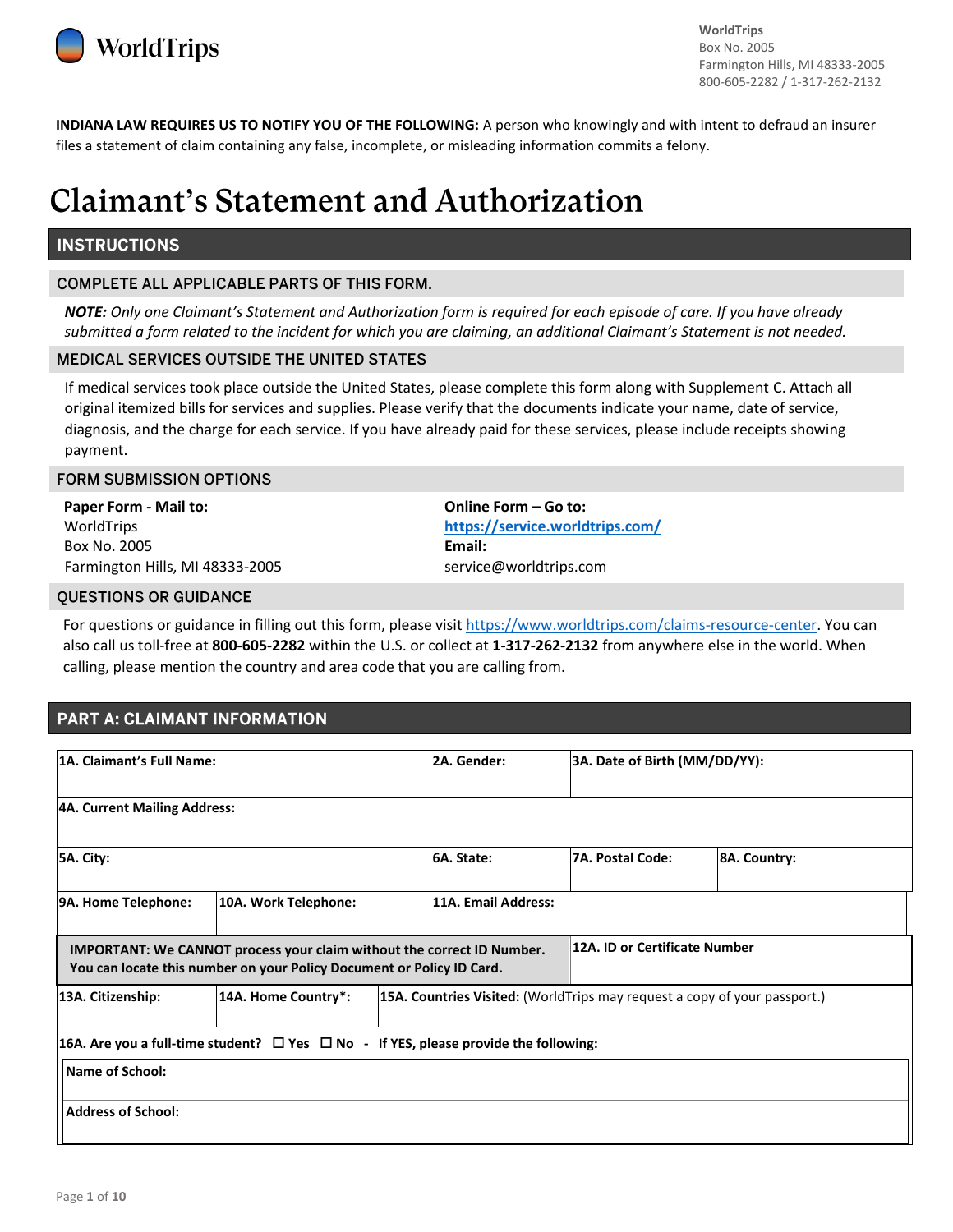

#### *PART A: CLAIMANT INFORMATION (Continued)*

| City:                                                                                                                                                                                                                                                                                      | State:                | <b>Postal Code:</b>                                                                             | Country:                          |  |  |
|--------------------------------------------------------------------------------------------------------------------------------------------------------------------------------------------------------------------------------------------------------------------------------------------|-----------------------|-------------------------------------------------------------------------------------------------|-----------------------------------|--|--|
| <b>IMPORTANT - Be Sure to Attach:</b>                                                                                                                                                                                                                                                      |                       |                                                                                                 |                                   |  |  |
| • If in the United States, a copy of your valid, education-related visa (F-1 or J-1 visa, OPT, etc.) and/or valid I-20 / DS2019.<br>• Proof of your full-time student status (please disregard this item only if you are submitting a copy of a valid F-1, including OPT, or J-1<br>visa). |                       |                                                                                                 |                                   |  |  |
| 17A. Are you employed?                                                                                                                                                                                                                                                                     |                       | $\Box$ Yes $\Box$ No - If YES, please provide the name and address of employer:                 |                                   |  |  |
| Name of Employer:                                                                                                                                                                                                                                                                          |                       |                                                                                                 |                                   |  |  |
| <b>Address of Employer:</b>                                                                                                                                                                                                                                                                |                       |                                                                                                 |                                   |  |  |
| City:                                                                                                                                                                                                                                                                                      | State:                | <b>Postal Code:</b>                                                                             | Country:                          |  |  |
| NOTE: If you are a student, please see the important note in section 16A.                                                                                                                                                                                                                  |                       |                                                                                                 |                                   |  |  |
| 18A. Do you have any other coverage (medical, indemnity, or liability), other than that provided by WorldTrips, which might help cover<br>hospital and medical expenses? $\Box$ Yes $\Box$ No If YES, please provide the following and a copy of the declaration page:                     |                       |                                                                                                 |                                   |  |  |
| <b>Name of Insurance Company:</b>                                                                                                                                                                                                                                                          | <b>Policy Holder:</b> | <b>Policy Number:</b>                                                                           | <b>Effective Date (MM/DD/YY):</b> |  |  |
| <b>Address:</b>                                                                                                                                                                                                                                                                            |                       |                                                                                                 |                                   |  |  |
| City:                                                                                                                                                                                                                                                                                      | State:                | <b>Postal Code:</b>                                                                             | Country:                          |  |  |
| Is this group insurance? $\Box$ Yes $\Box$ No                                                                                                                                                                                                                                              |                       | Is this insurance obtained through a university or school that you attend? $\Box$ Yes $\Box$ No |                                   |  |  |

*\*Home Country is where you principally reside & receive regular mail.*

# PART B: MEDICAL INFORMATION

#### YOUR PRIMARY CARE PHYSICIAN

For our records, please provide your family or primary care physician information (even if not consulted for this claim):

| 1B. Physician's Name:           |            |                         | 2B. Physician's Telephone: |
|---------------------------------|------------|-------------------------|----------------------------|
| <b>3B. Physician's Address:</b> |            |                         |                            |
| $\vert$ 4B. City:               | 5B. State: | <b>6B. Postal Code:</b> | 7B. Country:               |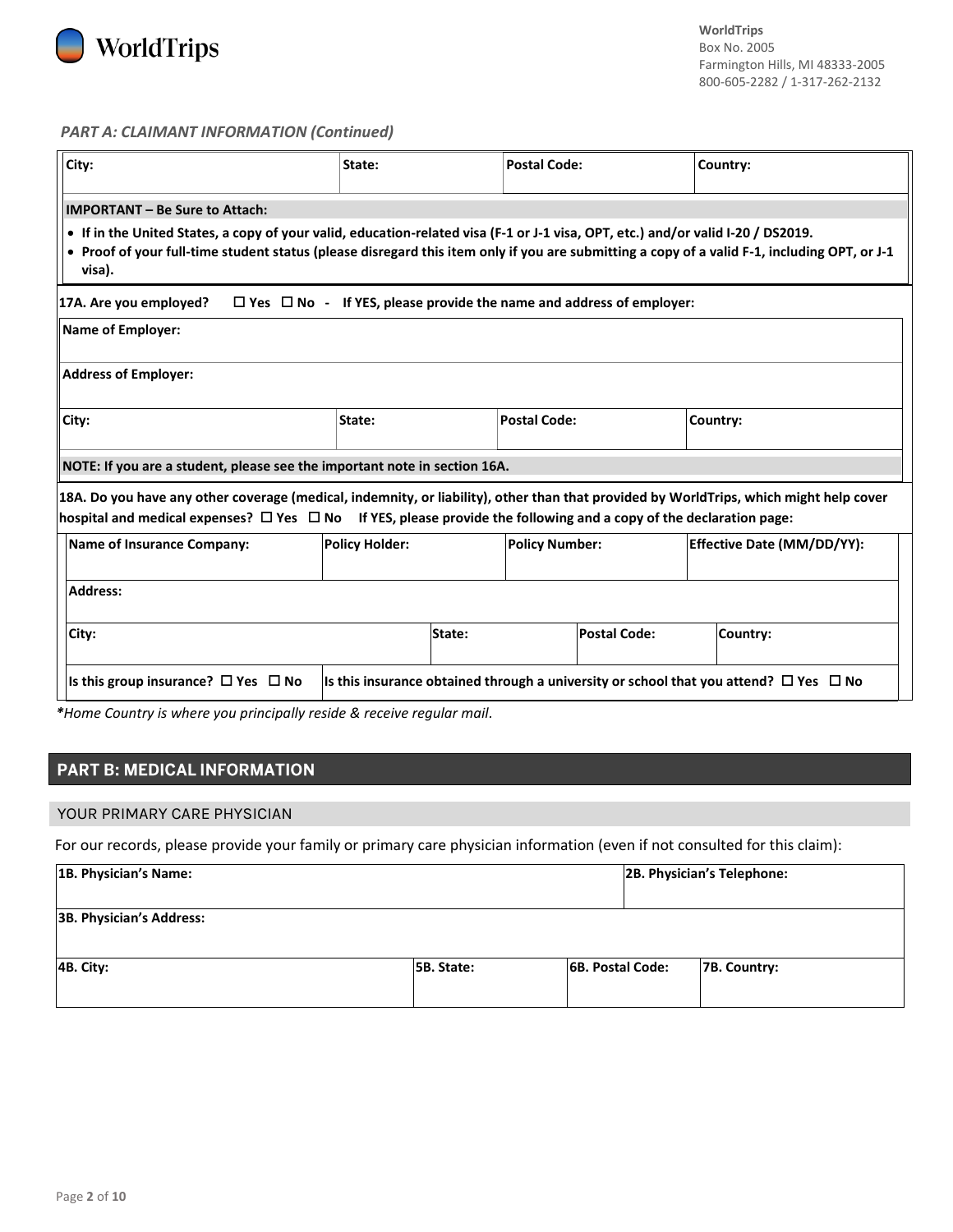

#### *PART B: MEDICAL INFORMATION (Continued)*

| <b>ILLNESS OR INJURY</b>                                                                                                                    |                                                                                                                                                                                                                                                                       |                                  |                           |  |                     |  |                                    |
|---------------------------------------------------------------------------------------------------------------------------------------------|-----------------------------------------------------------------------------------------------------------------------------------------------------------------------------------------------------------------------------------------------------------------------|----------------------------------|---------------------------|--|---------------------|--|------------------------------------|
| 8B. How did the illness or injury begin? State fully all symptoms and describe in detail from the beginning, including first date of onset. |                                                                                                                                                                                                                                                                       |                                  |                           |  |                     |  |                                    |
| 9B. If due to an accident, please provide the following details:                                                                            |                                                                                                                                                                                                                                                                       |                                  |                           |  |                     |  |                                    |
| Accident Date (MM/DD/YY):                                                                                                                   |                                                                                                                                                                                                                                                                       | <b>Accident Time:</b>            | <b>Accident Location:</b> |  |                     |  |                                    |
|                                                                                                                                             | <b>Brief Summary of the Accident Details:</b><br>10B. If an accident, was it involving a motorized vehicle? $\Box$ Yes $\Box$ No<br>If YES, please include a copy of the police report and complete the following regarding the insurance of the vehicle(s) involved: |                                  |                           |  |                     |  |                                    |
| <b>Insurance Company Name</b>                                                                                                               |                                                                                                                                                                                                                                                                       | <b>Insurance Company Address</b> |                           |  |                     |  | <b>Insurance Company Telephone</b> |
|                                                                                                                                             |                                                                                                                                                                                                                                                                       |                                  |                           |  |                     |  |                                    |
|                                                                                                                                             | 11B. If an accident and you have hired legal counsel, please provide:                                                                                                                                                                                                 |                                  |                           |  |                     |  |                                    |
| <b>Case Number:</b>                                                                                                                         | <b>Attorney Telephone:</b><br><b>Attorney Name:</b>                                                                                                                                                                                                                   |                                  |                           |  |                     |  |                                    |
| <b>Attorney Address:</b>                                                                                                                    |                                                                                                                                                                                                                                                                       |                                  |                           |  |                     |  |                                    |
| City:                                                                                                                                       |                                                                                                                                                                                                                                                                       |                                  | State:                    |  | <b>Postal Code:</b> |  | Country:                           |

| 12B. Have you ever had or been treated for the same kind of illness or injury? $\Box$ Yes $\Box$ No If YES, please provide the following: |  |  |  |  |  |
|-------------------------------------------------------------------------------------------------------------------------------------------|--|--|--|--|--|
| Date Treated (MM/DD/YY):<br><b>Attending Physician's Telephone:</b><br><b>Attending Physician's Name:</b>                                 |  |  |  |  |  |
| <b>Attending Physician's Address:</b>                                                                                                     |  |  |  |  |  |
| <b>Postal Code:</b><br>City:<br>State:<br>Country:                                                                                        |  |  |  |  |  |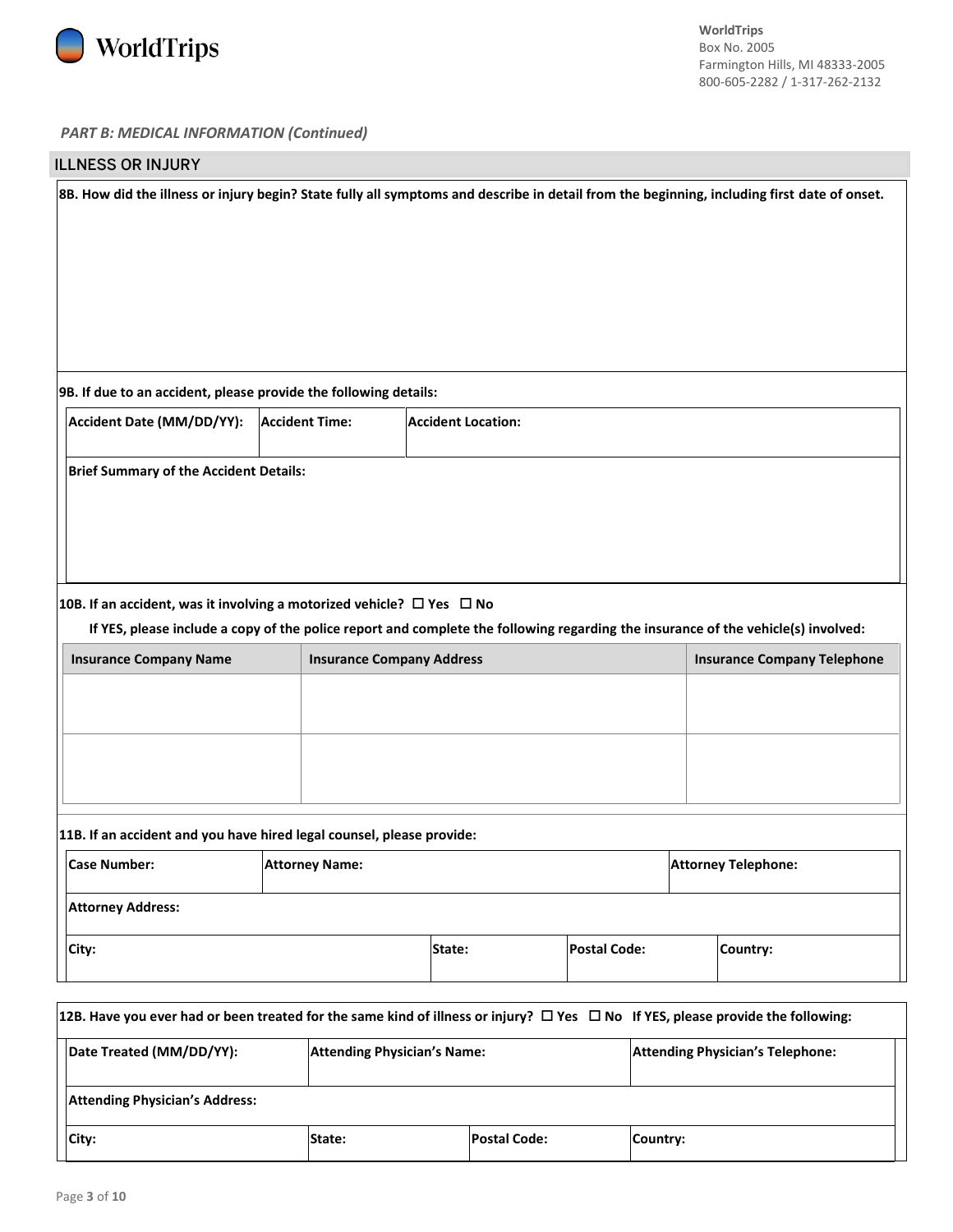

#### *PART B: MEDICAL INFORMATION (Continued)*

| 13B. Have you had any ailments, diseases, illnesses, conditions, or injuries, or have you taken any medications during the last five years?<br>$\Box$ Yes $\Box$ No | If YES, please provide the following: |                       |                          |          |                            |
|---------------------------------------------------------------------------------------------------------------------------------------------------------------------|---------------------------------------|-----------------------|--------------------------|----------|----------------------------|
| Name / Description of<br><b>Condition or Medication</b>                                                                                                             | Date(s)<br>(MM/DD/YY)                 | <b>Physician Name</b> | <b>Physician Address</b> |          | <b>Physician Telephone</b> |
|                                                                                                                                                                     |                                       |                       |                          |          |                            |
|                                                                                                                                                                     |                                       |                       |                          |          |                            |
|                                                                                                                                                                     |                                       |                       |                          |          |                            |
| If additional lines are needed, continue answers in the section titled "Supplement A - Illness or Injury."                                                          |                                       |                       |                          |          |                            |
| 14B. Was the incident related to your employment? $\Box$ Yes $\Box$ No If YES, please provide the following:                                                        |                                       |                       |                          |          |                            |
| <b>Employer Name:</b><br><b>Employer Telephone:</b>                                                                                                                 |                                       |                       |                          |          |                            |
| <b>Employer Address:</b>                                                                                                                                            |                                       |                       |                          |          |                            |
| City:                                                                                                                                                               | State:                                |                       | <b>Postal Code:</b>      | Country: |                            |

## PART C: MEDICAL RECORD AUTHORIZATION

#### **1C. VERIFICATION**

I verify that all information contained in this form is true, correct, and complete to the best of my knowledge. I authorize any licensed doctor, practitioner of the healing arts, hospital, clinic, health-related facility, pharmacy, government agency, insurance company, group policyholder, employee, or benefit plan administrator having information as to the care, advice, treatment, diagnosis, or prognosis of any physical or mental condition, or the financial or employment status of the insured named below, to provide this information to WorldTrips. I understand that I have the right to receive a copy of this authorization upon request. A copy of this shall be as valid as the original. This authorization is valid for twelve months from the date signed:

#### **Claimant's Signature**

**Print Name Date (MM/DD/YY) Date (MM/DD/YY)** 

#### 2C. ASSIGNMENT OF BENEFITS AUTHORIZATION

\_\_\_\_\_\_\_\_\_\_\_\_\_\_\_\_\_\_\_\_\_\_\_\_\_\_\_\_\_\_\_\_\_\_\_\_\_\_

I authorize payment of medical benefits to the doctor or other supplier of services submitting the attached bills.

\_\_\_\_\_\_\_\_\_\_\_\_\_\_\_\_\_\_\_\_\_\_\_\_\_\_\_\_\_\_\_\_\_\_\_\_\_\_ \_\_\_\_\_\_\_\_\_\_\_\_\_\_\_\_\_\_

\_\_\_\_\_\_\_\_\_\_\_\_\_\_\_\_\_\_\_\_\_\_\_\_\_\_\_\_\_\_\_\_\_\_\_\_\_\_ \_\_\_\_\_\_\_\_\_\_\_\_\_\_\_\_\_\_

**Signature of Insured Case 2018 19 and 2018 19 and 2018 19 and 2018 19 and 2018 19 and 2018 19 and 2018 19 and 2018 19 and 2018 19 and 2018 19 and 2018 19 and 2019 19 and 2019 19 and 2019 19 and 2019 19 and 2019 19 and 201**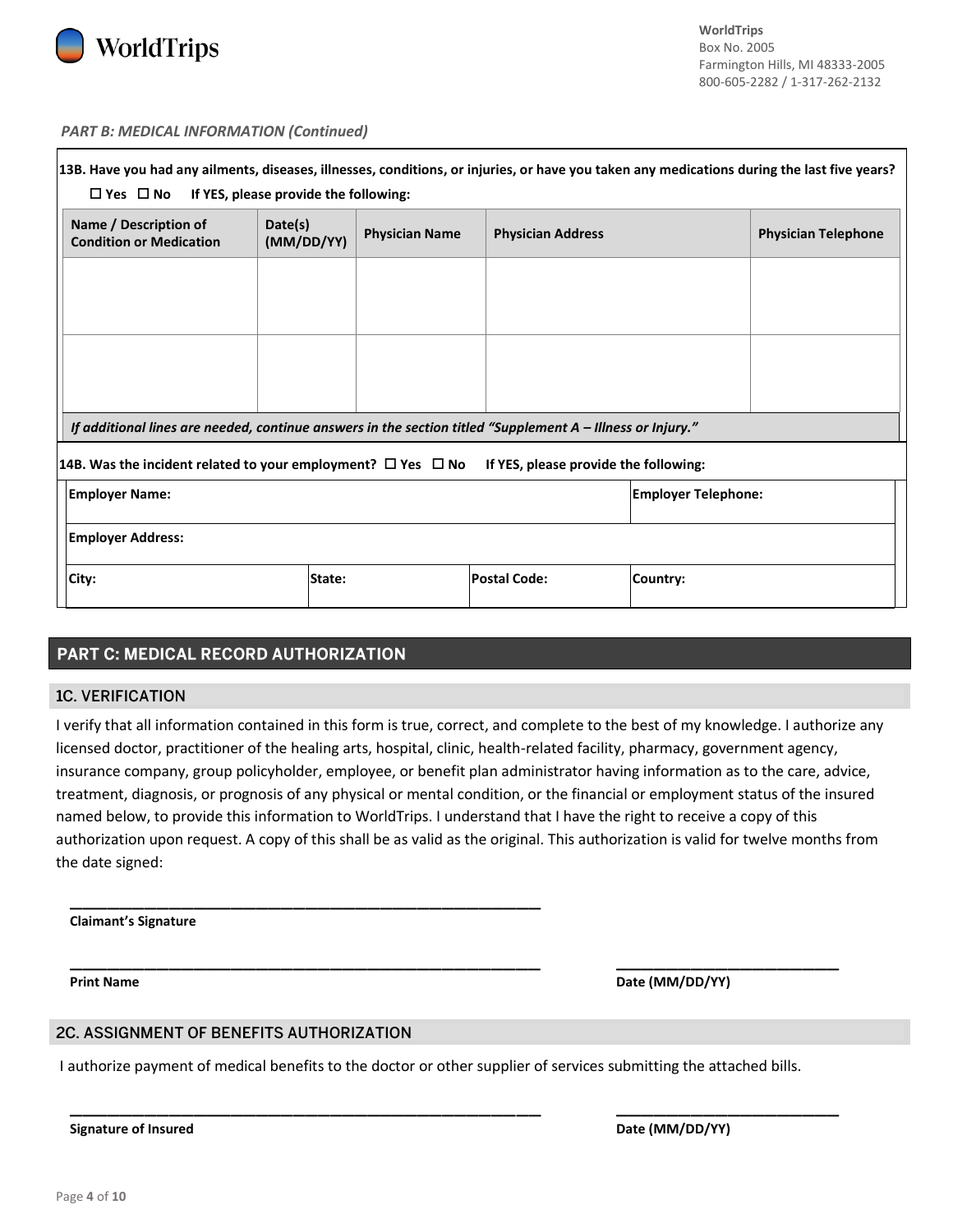

**NOTE:** If payment for these claims has already been made, please provide all receipts for payments. If you would like to be reimbursed via ACH or wire (instead of a check), or if you would like WorldTrips to pay a third party other than yourself, please complete the appropriate form located in "Supplement C – Payment Forms."

**INDIANA LAW REQUIRES US TO NOTIFY YOU OF THE FOLLOWING:** A person who knowingly and with intent to defraud an insurer files a statement of claim containing any false, incomplete, or misleading information commits a felony.

## **SUPPLEMENT A - ILLNESS OR INJURY**

Use the additional form fields below if needed from question **13B**.

| Name / Description of<br><b>Condition or Medication</b> | Date(s)<br>(MM/DD/YY) | <b>Physician Name</b> | <b>Physician Address</b> | <b>Physician Telephone</b> |
|---------------------------------------------------------|-----------------------|-----------------------|--------------------------|----------------------------|
|                                                         |                       |                       |                          |                            |
|                                                         |                       |                       |                          |                            |
|                                                         |                       |                       |                          |                            |
|                                                         |                       |                       |                          |                            |
|                                                         |                       |                       |                          |                            |
|                                                         |                       |                       |                          |                            |
|                                                         |                       |                       |                          |                            |
|                                                         |                       |                       |                          |                            |
|                                                         |                       |                       |                          |                            |
|                                                         |                       |                       |                          |                            |
|                                                         |                       |                       |                          |                            |
|                                                         |                       |                       |                          |                            |
|                                                         |                       |                       |                          |                            |
|                                                         |                       |                       |                          |                            |
|                                                         |                       |                       |                          |                            |
|                                                         |                       |                       |                          |                            |
|                                                         |                       |                       |                          |                            |
|                                                         |                       |                       |                          |                            |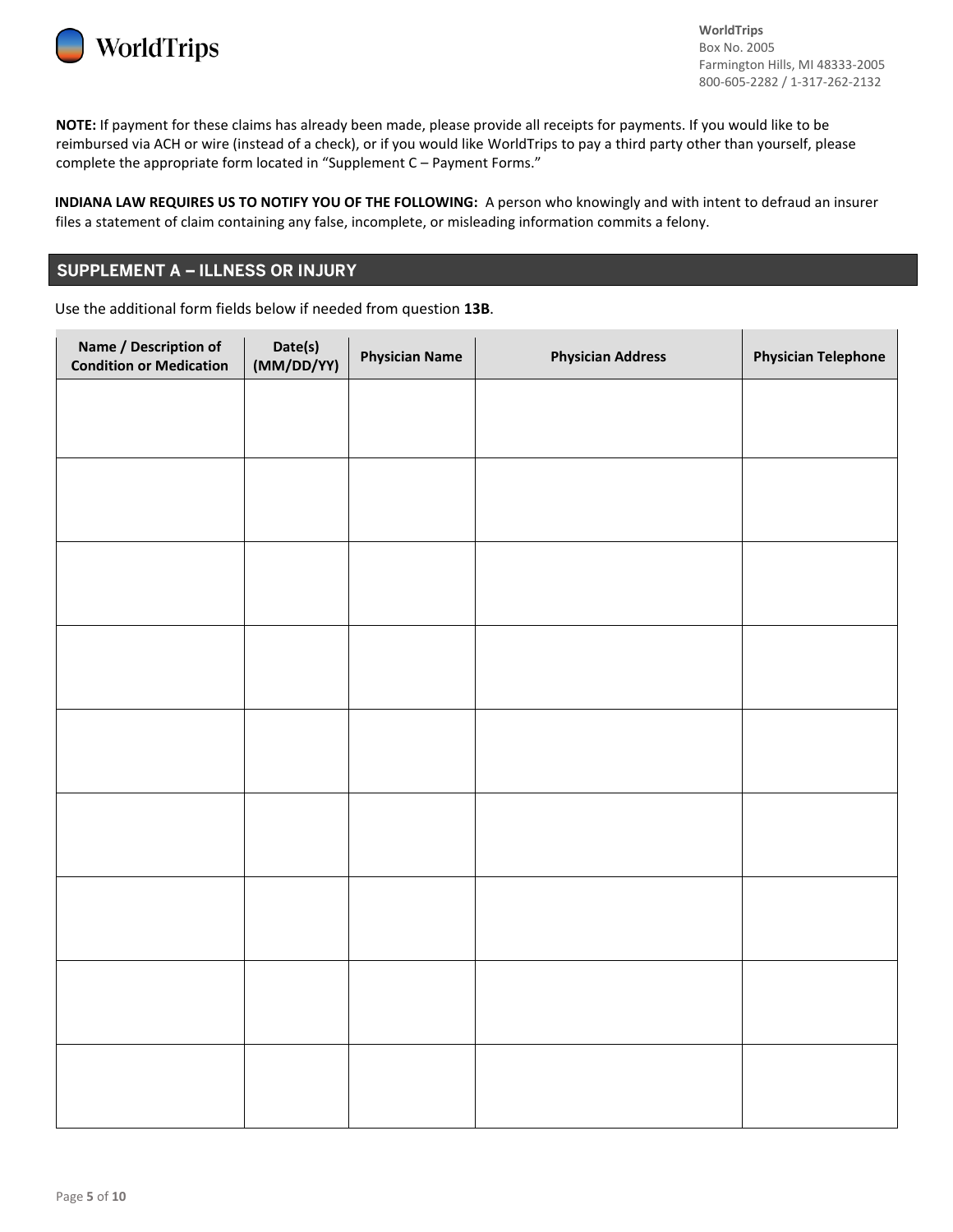

## **SUPPLEMENT B - PAYMENT FORMS**

Use the form below as it pertains to "2C. Assignment of Benefits Authorization." *If you would like to be paid via ACH or wire, complete the "Authorization Agreement Form – Wire Payments" section below.*

#### **AUTHORIZATION AGREEMENT FORM - WIRE PAYMENTS**

The insured hereby authorizes WORLDTRIPS to initiate credit entries to the account indicated below at the depository financial institution named below. It is also acknowledged that the origination of WIRE transactions to the specified account must comply with the provisions of U.S. law. **Additionally, WORLDTRIPS reserves the right to limit wires to a \$250 minimum.**

| 1. Beneficiary Name:                                 | 2. Home Telephone (If<br>Applicable):             | 3. Email Address (If Applicable): |              |  |
|------------------------------------------------------|---------------------------------------------------|-----------------------------------|--------------|--|
| 4. Beneficiary Address:                              |                                                   |                                   |              |  |
| 5. City:                                             | 6. State:                                         | 7. Postal Code:                   | 8. Country:  |  |
| <b>Bank Information</b>                              |                                                   |                                   |              |  |
| 9. Bank Name:                                        | 10. Beneficiary Account Number or IBAN<br>Number: | 11. Swift Code or Routing Number: |              |  |
| 12. Bank Branch & Address:                           |                                                   |                                   |              |  |
| 13. City:                                            | 14. State:                                        | 15. Postal Code:                  | 16. Country: |  |
| <b>Intermediary Bank Information (If Applicable)</b> |                                                   |                                   |              |  |
| 9. Bank Name:                                        | 10. Account Number or IBAN Number:                | 11. Swift Code:                   |              |  |
| 12. Bank Branch & Address:                           |                                                   |                                   |              |  |
| 13. City:                                            | 14. State:                                        | 15. Postal Code:                  | 16. Country: |  |

**Printed Name of Insured Person The Community of Insured Signature Community Community Community Printed Name Of Insured Signature Community Date (MM/DD/YY)** 

#### **THIRD PARTY FORM**

Please complete this section if payment is to be made to a third party other than the insured or medical provider. Please provide the name and details to whom any benefit should be paid and sign to indicate authorization for us to reimburse this person.

\_\_\_\_\_\_\_\_\_\_\_\_\_\_\_\_\_\_\_\_\_\_\_\_\_\_ \_\_\_\_\_\_\_\_\_\_\_\_\_\_\_\_\_\_\_\_\_\_\_\_\_\_ \_\_\_\_\_\_\_\_\_\_\_\_\_\_\_

| 1. Name:    |  |
|-------------|--|
|             |  |
| 2. Address: |  |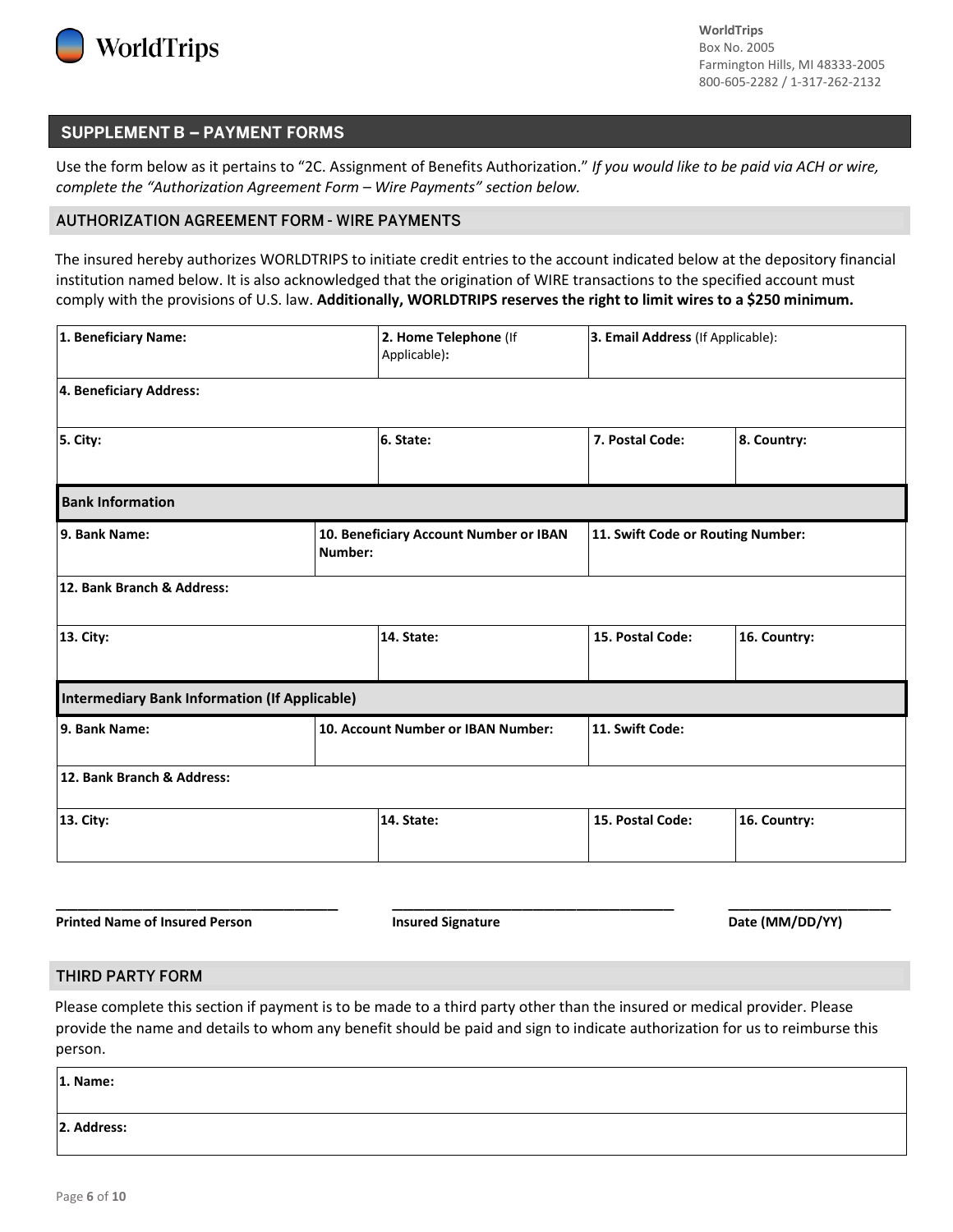

| 3. City: | 4. State: | 5. Postal Code: | 6. Country: |
|----------|-----------|-----------------|-------------|
|          |           |                 |             |

\_\_\_\_\_\_\_\_\_\_\_\_\_\_\_\_\_\_\_\_\_\_\_\_\_\_\_\_\_\_\_\_\_\_\_\_\_\_\_\_\_\_\_\_\_\_\_\_\_\_\_\_\_\_\_\_\_\_\_\_\_\_\_\_\_\_\_\_\_\_\_\_\_\_\_\_\_\_\_\_\_\_\_\_\_\_\_\_\_\_\_\_\_\_\_\_\_\_\_\_\_\_\_\_\_\_\_\_\_\_

\_\_\_\_\_\_\_\_\_\_\_\_\_\_\_\_\_\_\_\_\_\_\_\_\_\_\_\_\_\_\_\_\_\_\_\_\_\_\_\_\_\_\_\_\_\_\_\_\_\_\_\_\_\_\_\_\_\_\_\_\_ \_\_\_\_\_\_\_\_\_\_\_\_\_\_\_\_\_\_\_\_\_\_\_\_\_\_\_\_\_\_\_\_

I authorize payment of medical benefits to the third party listed above.

#### **Printed Name of Party Completing Form**

**Signature** Date (MM/DD/YY)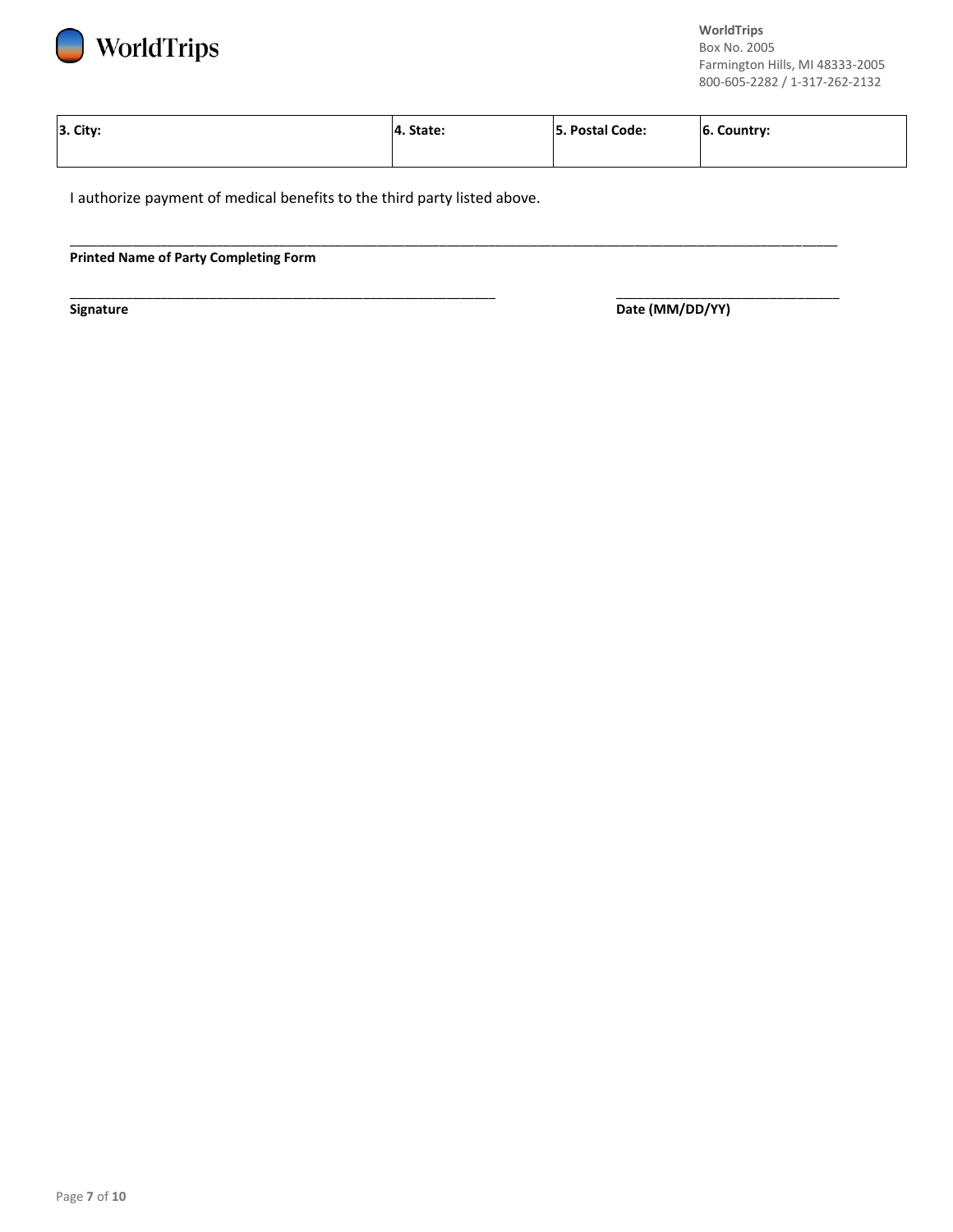

# SUPPLEMENT C - NON-U.S. CLAIM ITEMIZATION FORM

This form is required for medical charges incurred **outside** the U.S. If you are filing a claim for medical charges incurred within the U.S., please skip Supplement C.

| <b>Date of Service</b><br>(MM/DD/YY) | Provider | <b>Diagnosis</b> | <b>Translation of</b><br><b>Services</b> | Monetary<br><b>Units</b> | Country | Amount<br><b>Charged</b> |
|--------------------------------------|----------|------------------|------------------------------------------|--------------------------|---------|--------------------------|
|                                      |          |                  |                                          |                          |         |                          |
|                                      |          |                  |                                          |                          |         |                          |
|                                      |          |                  |                                          |                          |         |                          |
|                                      |          |                  |                                          |                          |         |                          |
|                                      |          |                  |                                          |                          |         |                          |
|                                      |          |                  |                                          |                          |         |                          |
|                                      |          |                  |                                          |                          |         |                          |
|                                      |          |                  |                                          |                          |         |                          |
|                                      |          |                  |                                          |                          |         |                          |
|                                      |          |                  |                                          |                          |         |                          |
|                                      |          |                  |                                          |                          |         |                          |
|                                      |          |                  |                                          |                          |         |                          |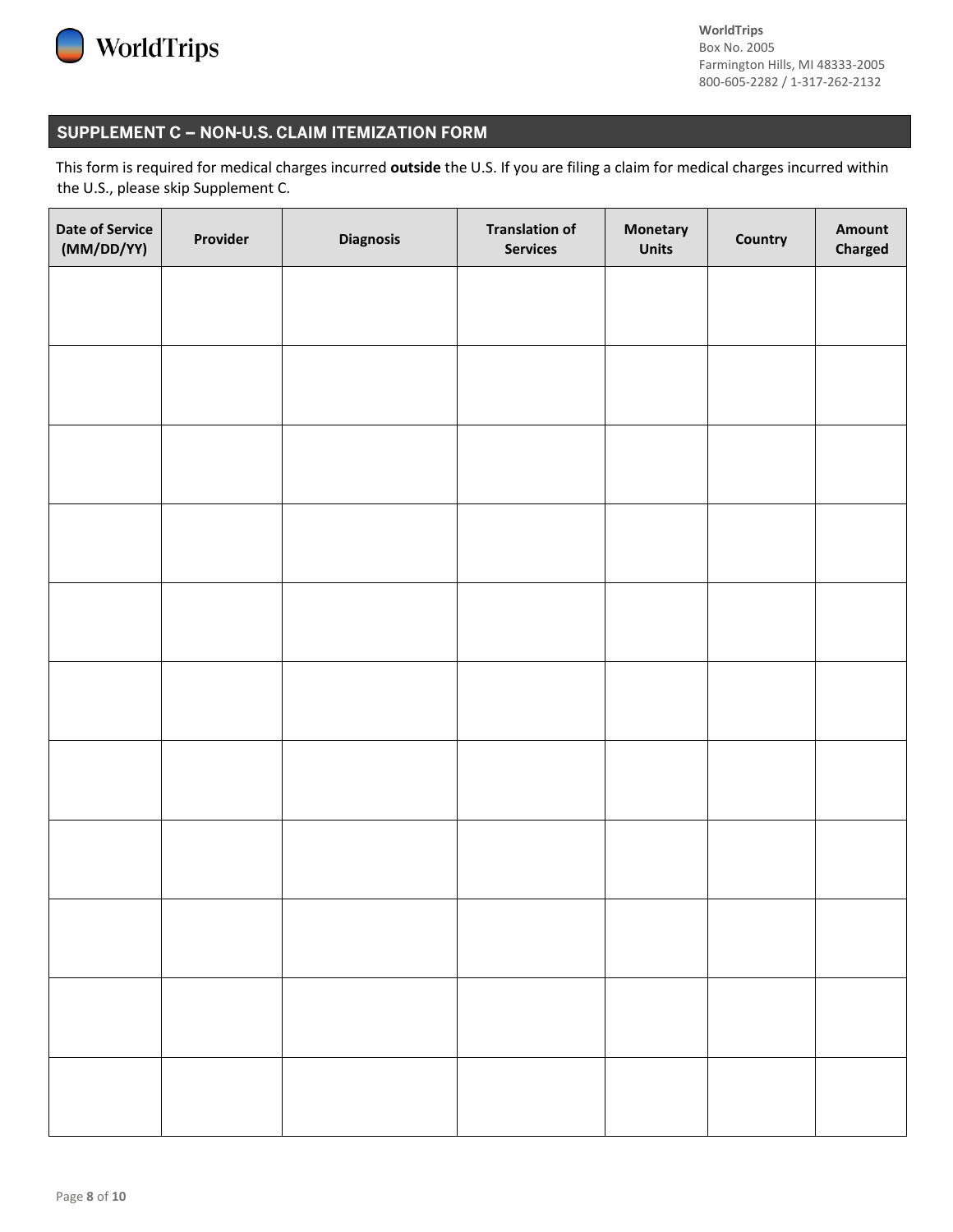

## SUPPLEMENT D - AUTHORIZATION FORM FOR USE AND/OR DISCLOSURE OF PROTECTED HEALTH **INFORMATION**

# **YOU MUST FILL OUT THE SECTIONS BELOW IF YOU WISH TO AUTHORIZE WORDLTRIPS TO DISCLOSE YOUR PROTECTED HEALTH INFORMATION TO ANOTHER PARTY.**

This form authorizes WorldTrips to use and/or disclose your protected health information ("PHI") to individuals you specify. For the purpose of this form, PHI shall be considered protected health information, which is individually identifiable health information received from or maintained by WorldTrips. Without a completed and signed authorization form, federal law prohibits WorldTrips from releasing your PHI to your spouse, parent, adult children, or other family members or close personal friends unless you are present at the time of disclosure. *No benefits will be withheld from you if you refuse to sign this form.*

## **SECTION A: Individual Authorizing Use and/or Disclosure**

| <b>SECTION B: The Use and/or Disclosure Being Authorized</b>                                              |  |
|-----------------------------------------------------------------------------------------------------------|--|
| The information to be used and/or disclosed is:                                                           |  |
| ___ Claim & payment data ___________________ Eligibility and enrollment                                   |  |
|                                                                                                           |  |
|                                                                                                           |  |
| Purpose of this use and/or disclosure:<br>____ At my request<br>_____ Other (please specify) ____________ |  |
| Persons this information may be disclosed to:                                                             |  |
|                                                                                                           |  |
|                                                                                                           |  |
|                                                                                                           |  |
|                                                                                                           |  |
|                                                                                                           |  |

WorldTrips Lloyd's

WorldTrips is a service company and a member of the Tokio Marine HCC group of companies. WorldTrips has authority to enter into contracts of insurance on behalf of the Lloyd's underwriting members of Lloyd's Syndicate 4141, which is managed by HCC Underwriting Agency, Ltd.